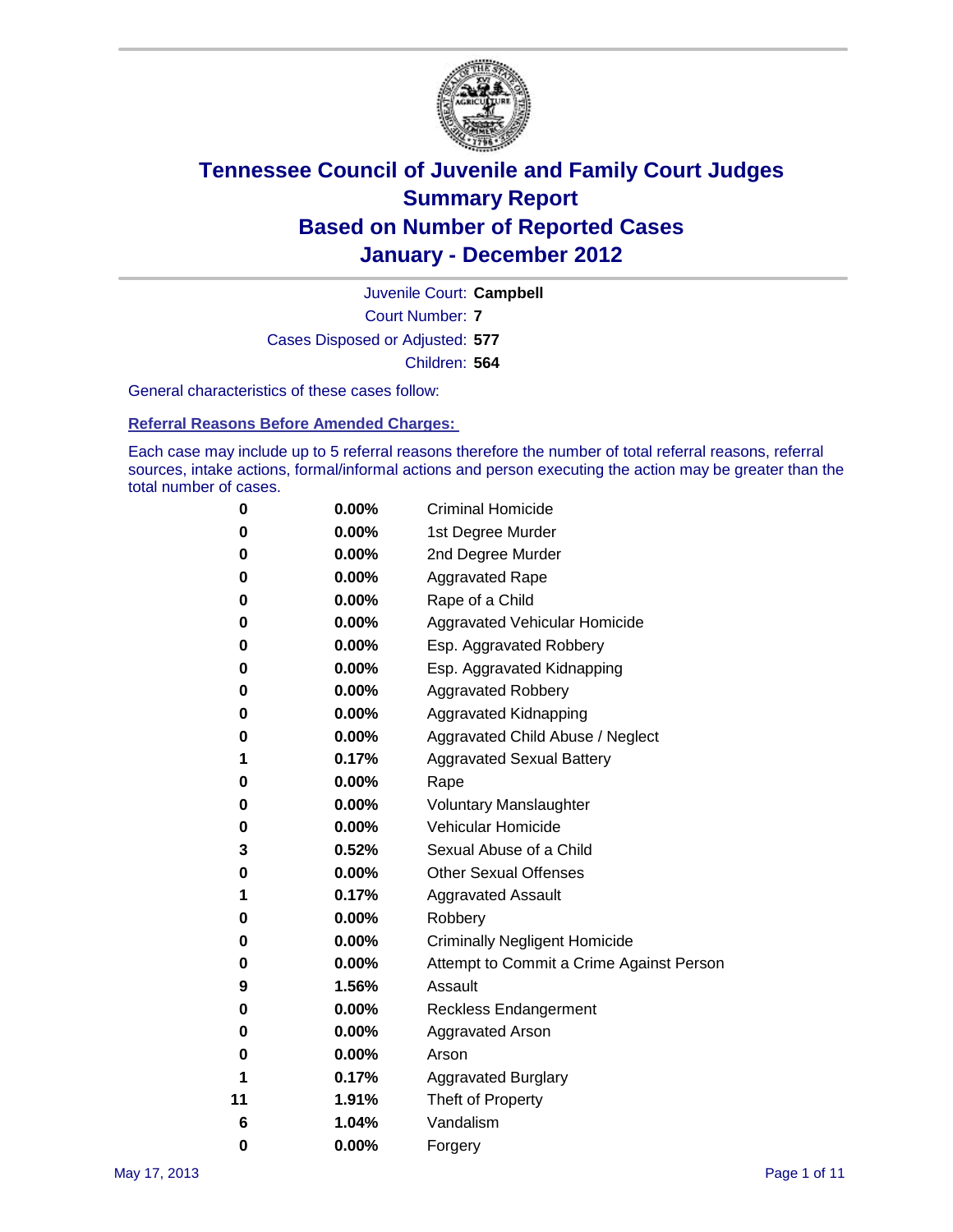

Court Number: **7** Juvenile Court: **Campbell** Cases Disposed or Adjusted: **577** Children: **564**

#### **Referral Reasons Before Amended Charges:**

Each case may include up to 5 referral reasons therefore the number of total referral reasons, referral sources, intake actions, formal/informal actions and person executing the action may be greater than the total number of cases.

| 0           | 0.00%    | <b>Worthless Checks</b>                                     |
|-------------|----------|-------------------------------------------------------------|
| 0           | 0.00%    | Illegal Possession / Fraudulent Use of Credit / Debit Cards |
| $\mathbf 2$ | 0.35%    | <b>Burglary</b>                                             |
| 0           | 0.00%    | Unauthorized Use of a Vehicle                               |
| 0           | $0.00\%$ | <b>Cruelty to Animals</b>                                   |
| 0           | 0.00%    | Sale of Controlled Substances                               |
| 4           | 0.69%    | <b>Other Drug Offenses</b>                                  |
| 6           | 1.04%    | Possession of Controlled Substances                         |
| 0           | 0.00%    | <b>Criminal Attempt</b>                                     |
| 0           | 0.00%    | Carrying Weapons on School Property                         |
| 0           | 0.00%    | Unlawful Carrying / Possession of a Weapon                  |
| 1           | 0.17%    | <b>Evading Arrest</b>                                       |
| 0           | 0.00%    | Escape                                                      |
| 0           | 0.00%    | Driving Under Influence (DUI)                               |
| 2           | 0.35%    | Possession / Consumption of Alcohol                         |
| 0           | 0.00%    | Resisting Stop, Frisk, Halt, Arrest or Search               |
| 0           | 0.00%    | <b>Aggravated Criminal Trespass</b>                         |
| 1           | 0.17%    | Harassment                                                  |
| 0           | 0.00%    | Failure to Appear                                           |
| 0           | 0.00%    | Filing a False Police Report                                |
| 1           | 0.17%    | Criminal Impersonation                                      |
| 1           | 0.17%    | <b>Disorderly Conduct</b>                                   |
| 1           | 0.17%    | <b>Criminal Trespass</b>                                    |
| 2           | 0.35%    | <b>Public Intoxication</b>                                  |
| 0           | 0.00%    | Gambling                                                    |
| 6           | 1.04%    | Traffic                                                     |
| 0           | 0.00%    | <b>Local Ordinances</b>                                     |
| 0           | 0.00%    | Violation of Wildlife Regulations                           |
| 0           | 0.00%    | Contempt of Court                                           |
| 6           | 1.04%    | Violation of Probation                                      |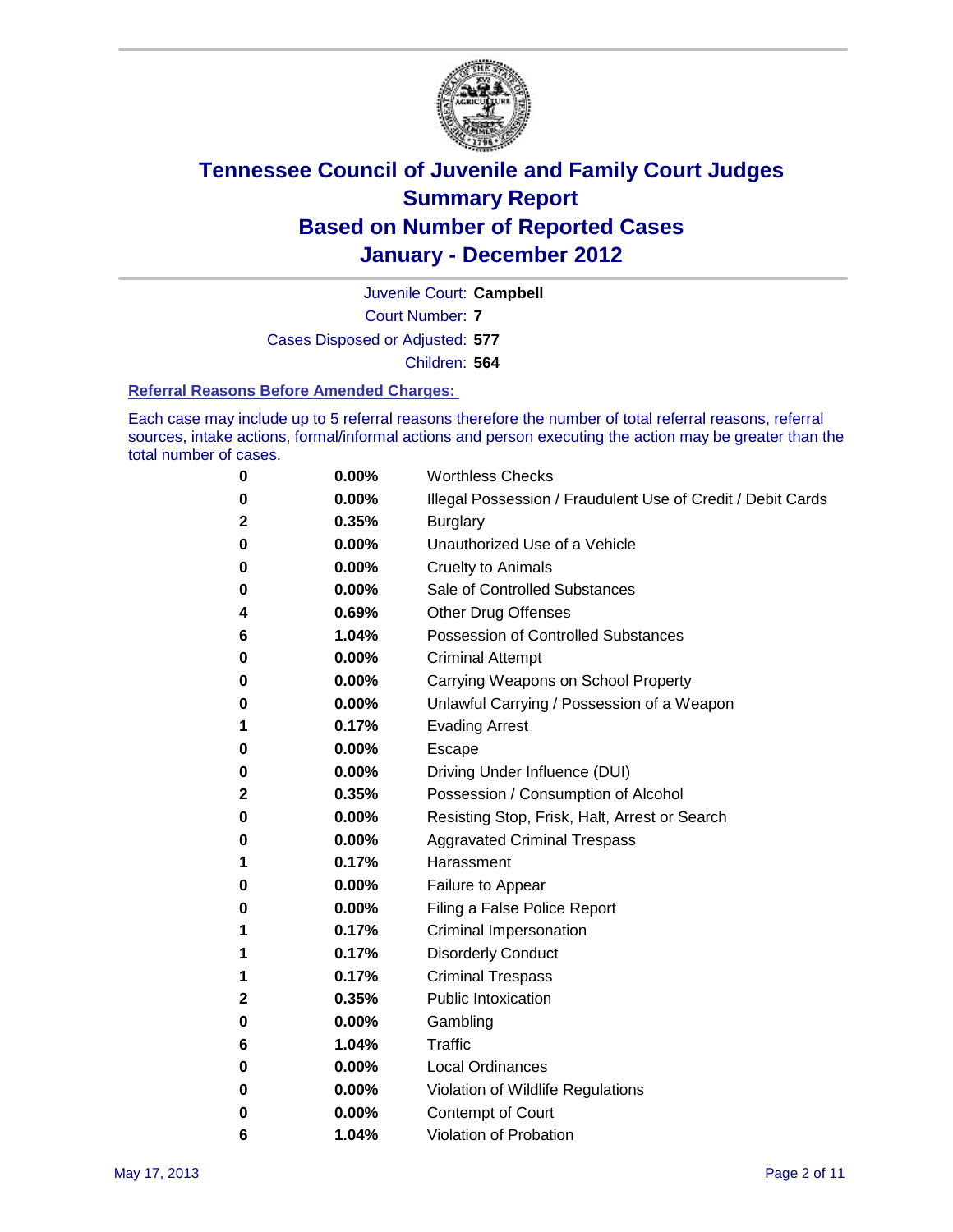

Court Number: **7** Juvenile Court: **Campbell** Cases Disposed or Adjusted: **577** Children: **564**

#### **Referral Reasons Before Amended Charges:**

Each case may include up to 5 referral reasons therefore the number of total referral reasons, referral sources, intake actions, formal/informal actions and person executing the action may be greater than the total number of cases.

| 577          | 100.00%  | <b>Total Referrals</b>                 |
|--------------|----------|----------------------------------------|
| 0            | 0.00%    | Other                                  |
| 0            | 0.00%    | <b>Consent to Marry</b>                |
| 0            | 0.00%    | <b>Request for Medical Treatment</b>   |
| 6            | 1.04%    | <b>Child Support</b>                   |
| $\mathbf 2$  | 0.35%    | Paternity / Legitimation               |
| 6            | 1.04%    | Visitation                             |
| 126          | 21.84%   | Custody                                |
| 13           | 2.25%    | <b>Foster Care Review</b>              |
| 0            | 0.00%    | <b>Administrative Review</b>           |
| 16           | 2.77%    | <b>Judicial Review</b>                 |
| $\mathbf 0$  | 0.00%    | Violation of Informal Adjustment       |
| $\mathbf 0$  | 0.00%    | <b>Violation of Pretrial Diversion</b> |
| 27           | 4.68%    | Termination of Parental Rights         |
| 30           | 5.20%    | Dependency / Neglect                   |
| $\mathbf{2}$ | 0.35%    | <b>Physically Abused Child</b>         |
| 1            | 0.17%    | <b>Sexually Abused Child</b>           |
| 0            | $0.00\%$ | Violation of Curfew                    |
| $\bf{0}$     | $0.00\%$ | Violation of a Valid Court Order       |
| 53           | 9.19%    | Possession of Tobacco Products         |
| 4            | 0.69%    | Out-of-State Runaway                   |
| 3            | 0.52%    | In-State Runaway                       |
| 186          | 32.24%   | Unruly Behavior<br>Truancy             |
| 36           | 6.24%    |                                        |
| 1            | 0.17%    | Violation of Aftercare                 |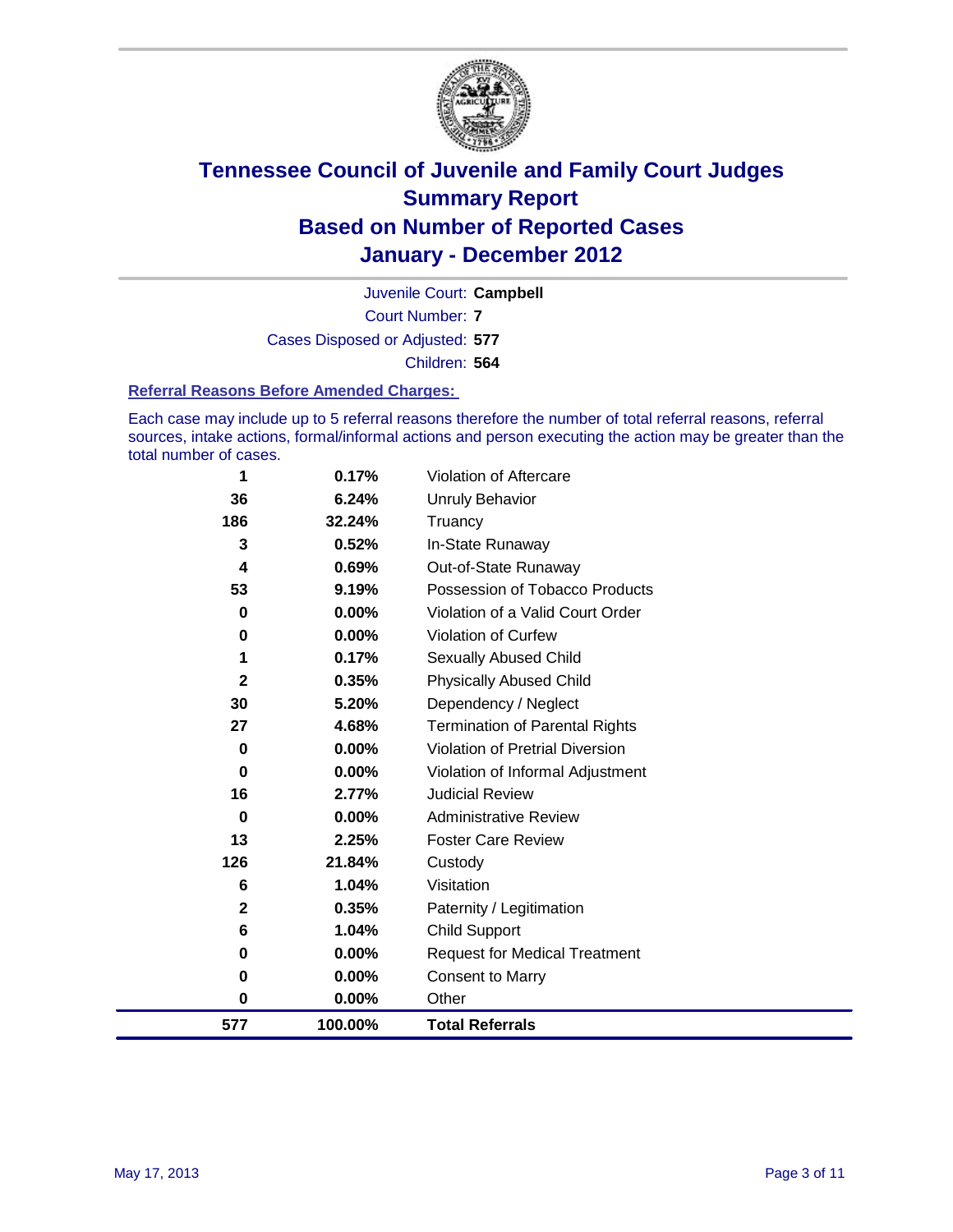

|                            |                                 | Juvenile Court: Campbell          |  |
|----------------------------|---------------------------------|-----------------------------------|--|
|                            | <b>Court Number: 7</b>          |                                   |  |
|                            | Cases Disposed or Adjusted: 577 |                                   |  |
|                            |                                 | Children: 564                     |  |
| <b>Referral Sources: 1</b> |                                 |                                   |  |
| 50                         | 8.67%                           | <b>Law Enforcement</b>            |  |
| 52                         | 9.01%                           | Parents                           |  |
| 10                         | 1.73%                           | Relatives                         |  |
| 0                          | $0.00\%$                        | Self                              |  |
| 243                        | 42.11%                          | School                            |  |
| 1                          | 0.17%                           | <b>CSA</b>                        |  |
| 211                        | 36.57%                          | <b>DCS</b>                        |  |
| 0                          | 0.00%                           | <b>Other State Department</b>     |  |
| 0                          | 0.00%                           | <b>District Attorney's Office</b> |  |
| 1                          | 0.17%                           | <b>Court Staff</b>                |  |
| $\mathbf{2}$               | 0.35%                           | Social Agency                     |  |
| 0                          | 0.00%                           | <b>Other Court</b>                |  |
| 5                          | 0.87%                           | Victim                            |  |
| 2                          | 0.35%                           | Child & Parent                    |  |
| 0                          | 0.00%                           | Hospital                          |  |
| 0                          | 0.00%                           | Unknown                           |  |
| 0                          | 0.00%                           | Other                             |  |
| 577                        | 100.00%                         | <b>Total Referral Sources</b>     |  |
|                            |                                 |                                   |  |

### **Age of Child at Referral: 2**

| 564 | 100.00%  | <b>Total Child Count</b> |  |
|-----|----------|--------------------------|--|
| 0   | $0.00\%$ | <b>Unknown</b>           |  |
| 1   | 0.18%    | Ages 19 and Over         |  |
| 83  | 14.72%   | Ages 17 through 18       |  |
| 162 | 28.72%   | Ages 15 through 16       |  |
| 90  | 15.96%   | Ages 13 through 14       |  |
| 57  | 10.11%   | Ages 11 through 12       |  |
| 171 | 30.32%   | Ages 10 and Under        |  |
|     |          |                          |  |

<sup>1</sup> If different than number of Referral Reasons (577), verify accuracy of your court's data.

<sup>2</sup> One child could be counted in multiple categories, verify accuracy of your court's data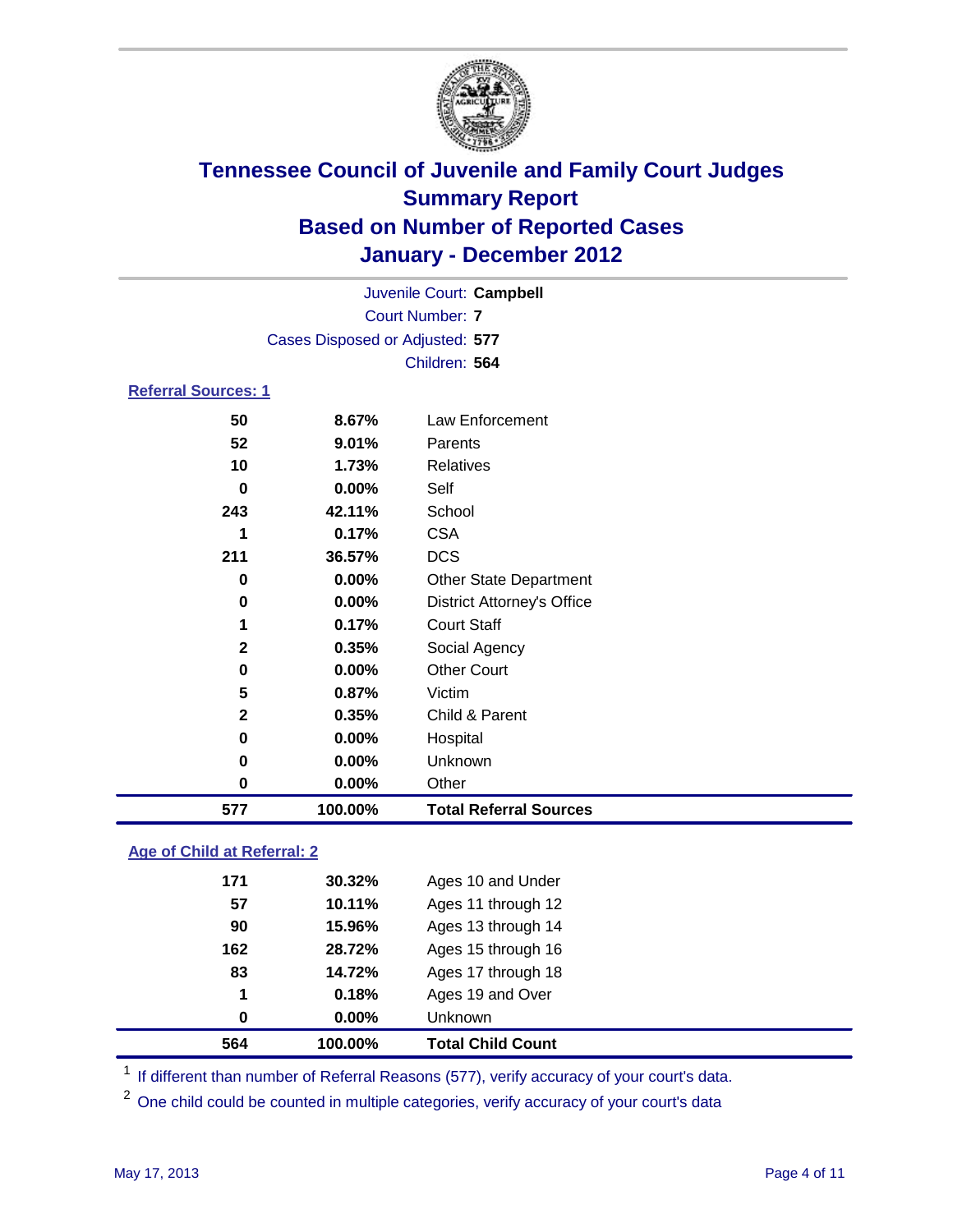

| Juvenile Court: Campbell                |                                 |                          |  |  |  |
|-----------------------------------------|---------------------------------|--------------------------|--|--|--|
| <b>Court Number: 7</b>                  |                                 |                          |  |  |  |
|                                         | Cases Disposed or Adjusted: 577 |                          |  |  |  |
|                                         |                                 | Children: 564            |  |  |  |
| Sex of Child: 1                         |                                 |                          |  |  |  |
| 338                                     | 59.93%                          | Male                     |  |  |  |
| 226                                     | 40.07%                          | Female                   |  |  |  |
| $\mathbf 0$                             | 0.00%                           | Unknown                  |  |  |  |
| 564                                     | 100.00%                         | <b>Total Child Count</b> |  |  |  |
| Race of Child: 1                        |                                 |                          |  |  |  |
| 560                                     | 99.29%                          | White                    |  |  |  |
| 4                                       | 0.71%                           | African American         |  |  |  |
| 0                                       | 0.00%                           | Native American          |  |  |  |
| 0                                       | 0.00%                           | Asian                    |  |  |  |
| 0                                       | 0.00%                           | Mixed                    |  |  |  |
| $\mathbf 0$                             | 0.00%                           | Unknown                  |  |  |  |
| 564                                     | 100.00%                         | <b>Total Child Count</b> |  |  |  |
| <b>Hispanic Origin: 1</b>               |                                 |                          |  |  |  |
| 5                                       | 0.89%                           | Yes                      |  |  |  |
| 559                                     | 99.11%                          | No                       |  |  |  |
| $\mathbf 0$                             | 0.00%                           | Unknown                  |  |  |  |
| 564                                     | 100.00%                         | <b>Total Child Count</b> |  |  |  |
| <b>School Enrollment of Children: 1</b> |                                 |                          |  |  |  |
| 463                                     | 82.09%                          | Yes                      |  |  |  |
| 96                                      | 17.02%                          | No                       |  |  |  |
| 5                                       | 0.89%                           | Unknown                  |  |  |  |
| 564                                     | 100.00%                         | <b>Total Child Count</b> |  |  |  |

One child could be counted in multiple categories, verify accuracy of your court's data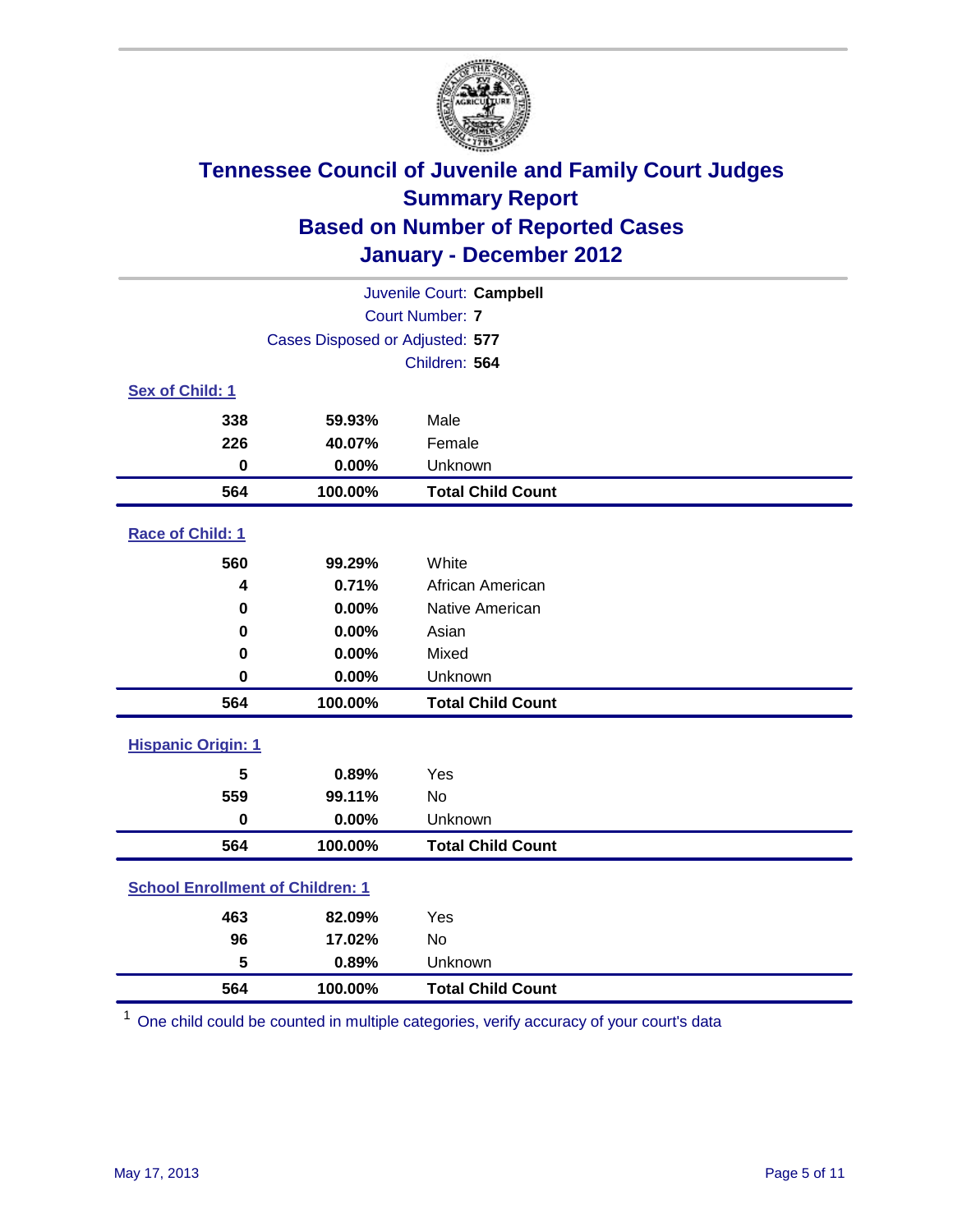

Court Number: **7** Juvenile Court: **Campbell** Cases Disposed or Adjusted: **577** Children: **564**

### **Living Arrangement of Child at Time of Referral: 1**

| 564          | 100.00% | <b>Total Child Count</b>     |
|--------------|---------|------------------------------|
| 0            | 0.00%   | Other                        |
| 0            | 0.00%   | <b>Unknown</b>               |
| 0            | 0.00%   | Independent                  |
| 1            | 0.18%   | In an Institution            |
| 4            | 0.71%   | In a Residential Center      |
| 5            | 0.89%   | In a Group Home              |
| 106          | 18.79%  | With Foster Family           |
| 21           | 3.72%   | With Adoptive Parents        |
| 40           | 7.09%   | <b>With Relatives</b>        |
| 14           | 2.48%   | <b>With Father</b>           |
| 234          | 41.49%  | With Mother                  |
| $\mathbf{2}$ | 0.35%   | With Mother and Stepfather   |
| 1            | 0.18%   | With Father and Stepmother   |
| 136          | 24.11%  | With Both Biological Parents |
|              |         |                              |

#### **Type of Detention: 2**

| 577      | 100.00%  | <b>Total Detention Count</b> |  |
|----------|----------|------------------------------|--|
| 0        | $0.00\%$ | Other                        |  |
| 577      | 100.00%  | Does Not Apply               |  |
| 0        | $0.00\%$ | Unknown                      |  |
| 0        | 0.00%    | <b>Psychiatric Hospital</b>  |  |
| $\bf{0}$ | 0.00%    | Jail - No Separation         |  |
| 0        | $0.00\%$ | Jail - Partial Separation    |  |
| 0        | $0.00\%$ | Jail - Complete Separation   |  |
| 0        | 0.00%    | Juvenile Detention Facility  |  |
| 0        | $0.00\%$ | Non-Secure Placement         |  |
|          |          |                              |  |

<sup>1</sup> One child could be counted in multiple categories, verify accuracy of your court's data

<sup>2</sup> If different than number of Cases (577) verify accuracy of your court's data.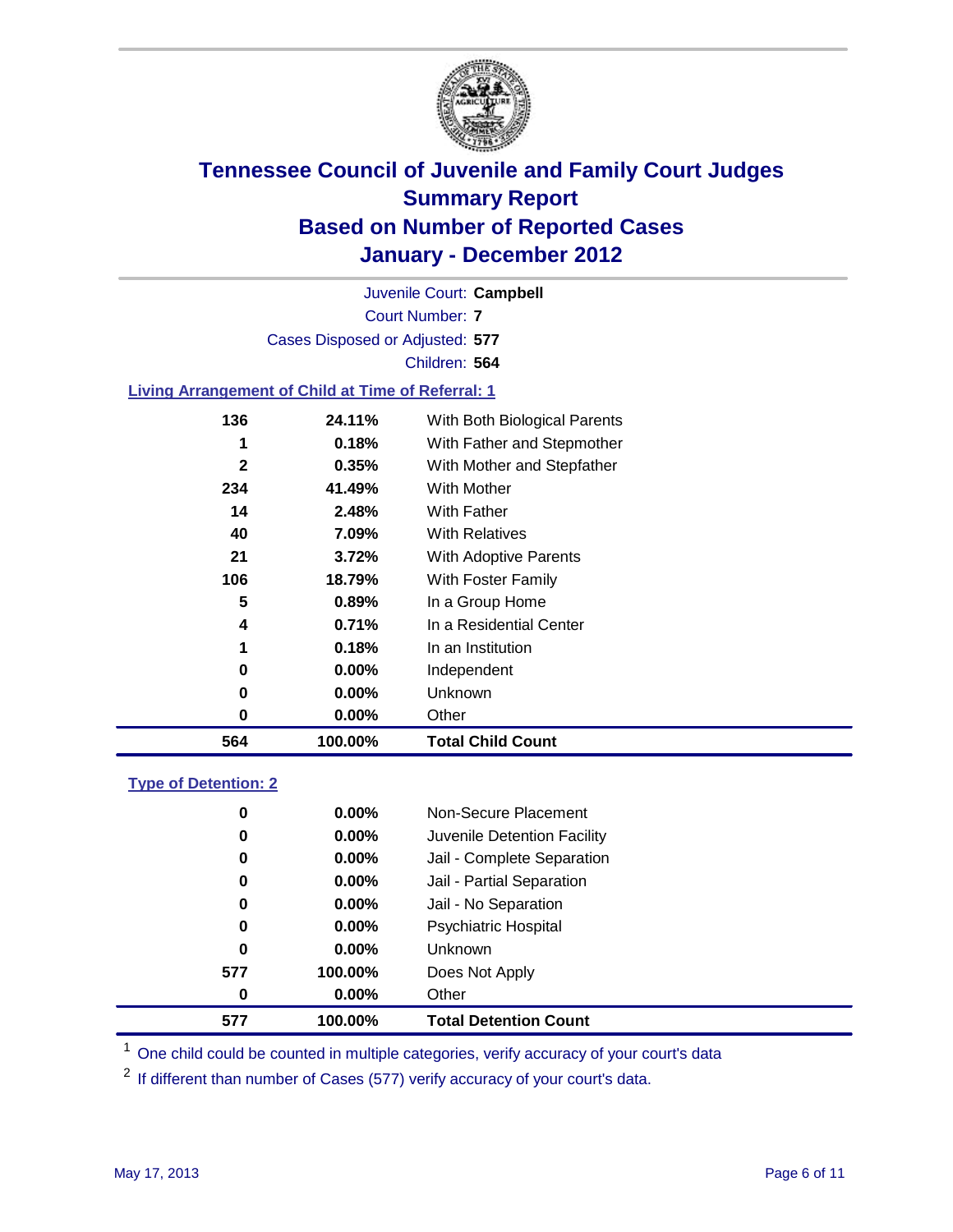

|                                                    | Juvenile Court: Campbell        |                                      |  |  |  |
|----------------------------------------------------|---------------------------------|--------------------------------------|--|--|--|
|                                                    | <b>Court Number: 7</b>          |                                      |  |  |  |
|                                                    | Cases Disposed or Adjusted: 577 |                                      |  |  |  |
|                                                    |                                 | Children: 564                        |  |  |  |
| <b>Placement After Secure Detention Hearing: 1</b> |                                 |                                      |  |  |  |
| 0                                                  | 0.00%                           | Returned to Prior Living Arrangement |  |  |  |
| $\bf{0}$                                           | 0.00%                           | Juvenile Detention Facility          |  |  |  |
| 0                                                  | 0.00%                           | Jail                                 |  |  |  |
| $\bf{0}$                                           | 0.00%                           | Shelter / Group Home                 |  |  |  |
| 0                                                  | 0.00%                           | <b>Foster Family Home</b>            |  |  |  |
| 0                                                  | 0.00%                           | <b>Psychiatric Hospital</b>          |  |  |  |
| 0                                                  | 0.00%                           | Unknown                              |  |  |  |
| 576                                                | 99.83%                          | Does Not Apply                       |  |  |  |
| 1                                                  | 0.17%                           | Other                                |  |  |  |
| 577                                                | 100.00%                         | <b>Total Placement Count</b>         |  |  |  |
| <b>Intake Actions: 2</b>                           |                                 |                                      |  |  |  |
|                                                    |                                 |                                      |  |  |  |
| 570                                                | 98.79%                          | <b>Petition Filed</b>                |  |  |  |
| 1                                                  | 0.17%                           | <b>Motion Filed</b>                  |  |  |  |
| 5                                                  | 0.87%                           | <b>Citation Processed</b>            |  |  |  |
| $\bf{0}$                                           | 0.00%                           | Notification of Paternity Processed  |  |  |  |
| 0                                                  | 0.00%                           | Scheduling of Judicial Review        |  |  |  |
| 0                                                  | 0.00%                           | Scheduling of Administrative Review  |  |  |  |
|                                                    | 0.17%                           | Scheduling of Foster Care Review     |  |  |  |
| 0                                                  | 0.00%                           | Unknown                              |  |  |  |
| 0                                                  | 0.00%                           | Does Not Apply                       |  |  |  |
| $\pmb{0}$                                          | 0.00%                           | Other                                |  |  |  |
| 577                                                | 100.00%                         | <b>Total Intake Count</b>            |  |  |  |

<sup>1</sup> If different than number of Cases (577) verify accuracy of your court's data.

<sup>2</sup> If different than number of Referral Reasons (577), verify accuracy of your court's data.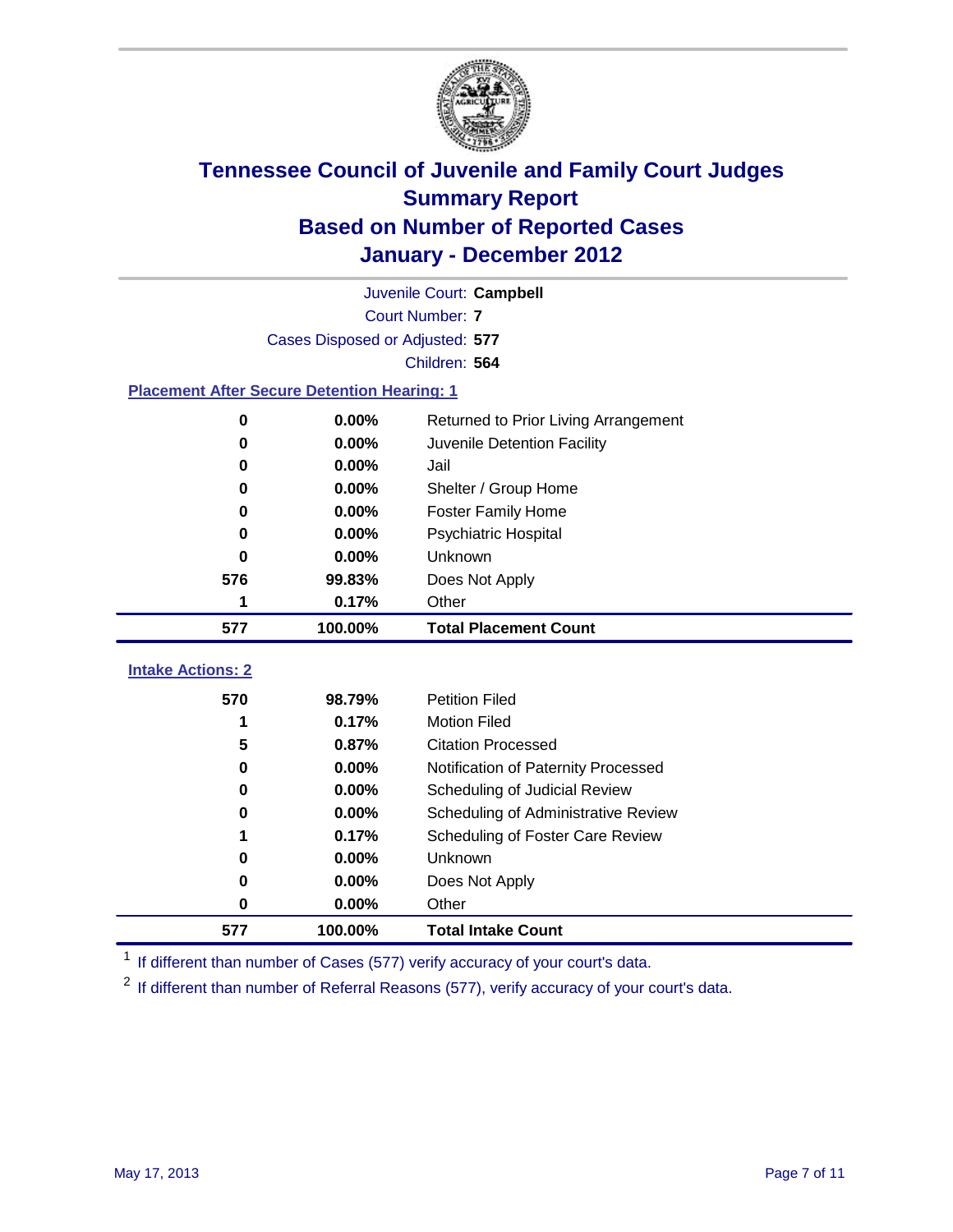

Court Number: **7** Juvenile Court: **Campbell** Cases Disposed or Adjusted: **577** Children: **564**

### **Last Grade Completed by Child: 1**

| 18  | 3.19%   | 2nd Grade                    |  |
|-----|---------|------------------------------|--|
| 16  | 2.84%   | 3rd Grade                    |  |
| 31  | 5.50%   | 4th Grade                    |  |
| 24  | 4.26%   | 5th Grade                    |  |
| 29  | 5.14%   | 6th Grade                    |  |
| 57  | 10.11%  | 7th Grade                    |  |
| 60  | 10.64%  | 8th Grade                    |  |
| 89  | 15.78%  | 9th Grade                    |  |
| 80  | 14.18%  | 10th Grade                   |  |
| 12  | 2.13%   | 11th Grade                   |  |
| 0   | 0.00%   | 12th Grade                   |  |
| 6   | 1.06%   | Non-Graded Special Ed        |  |
| 6   | 1.06%   | <b>GED</b>                   |  |
| 1   | 0.18%   | Graduated                    |  |
| 0   | 0.00%   | <b>Never Attended School</b> |  |
| 6   | 1.06%   | Unknown                      |  |
| 0   | 0.00%   | Other                        |  |
| 564 | 100.00% | <b>Total Child Count</b>     |  |

| 564                                     | 100.00%  | <b>Total Child Count</b> |  |
|-----------------------------------------|----------|--------------------------|--|
| 5                                       | $0.89\%$ | Unknown                  |  |
| 539                                     | 95.57%   | No                       |  |
| 20                                      | $3.55\%$ | Yes                      |  |
| <b>Enrolled in Special Education: 1</b> |          |                          |  |

One child could be counted in multiple categories, verify accuracy of your court's data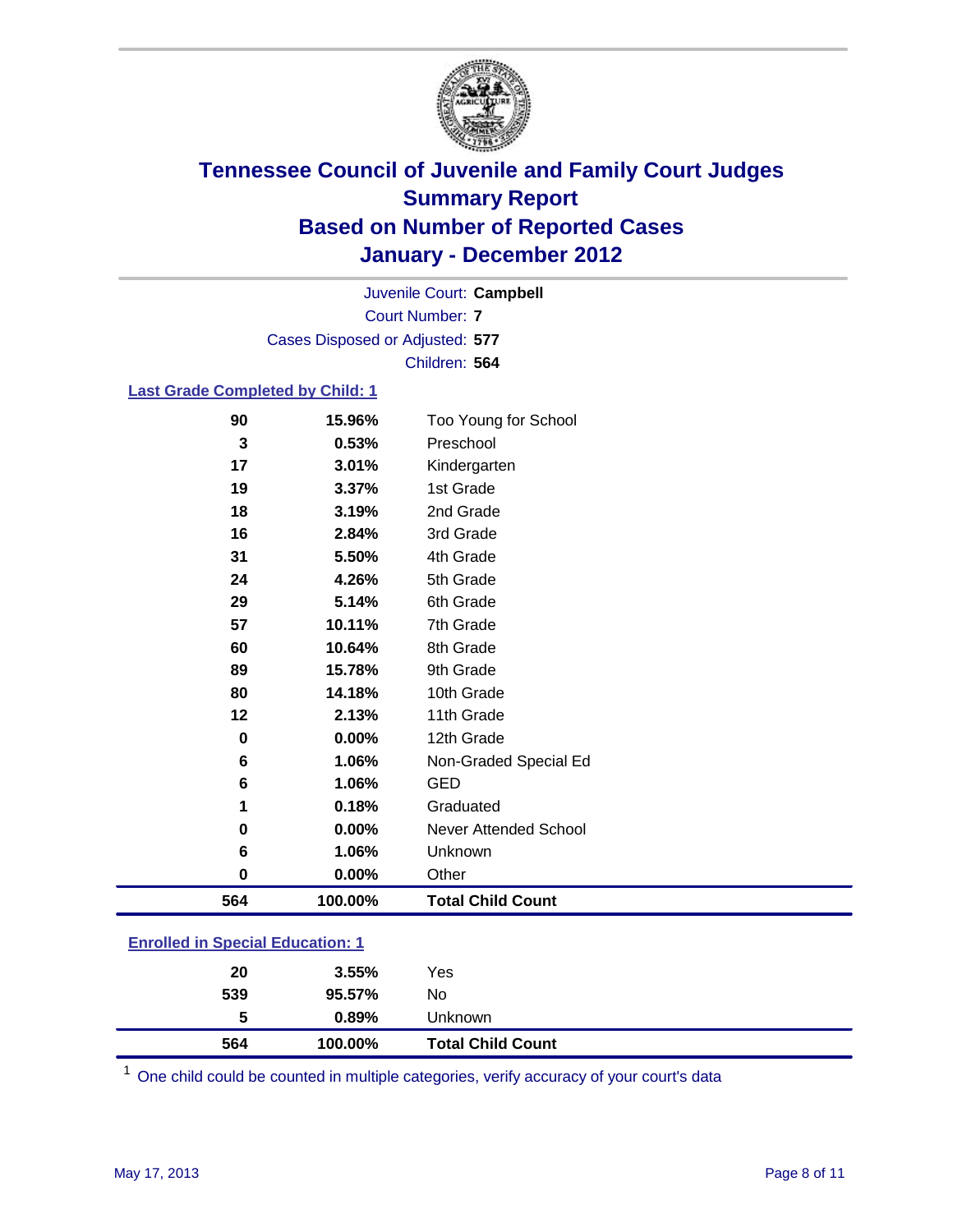

| Juvenile Court: Campbell     |                                 |                           |  |  |
|------------------------------|---------------------------------|---------------------------|--|--|
|                              | <b>Court Number: 7</b>          |                           |  |  |
|                              | Cases Disposed or Adjusted: 577 |                           |  |  |
|                              | Children: 564                   |                           |  |  |
| <b>Action Executed By: 1</b> |                                 |                           |  |  |
| 515                          | 89.25%                          | Judge                     |  |  |
| 1                            | 0.17%                           | Magistrate                |  |  |
| 61                           | 10.57%                          | <b>YSO</b>                |  |  |
| 0                            | $0.00\%$                        | Other                     |  |  |
| 0                            | $0.00\%$                        | Unknown                   |  |  |
| 577                          | 100.00%                         | <b>Total Action Count</b> |  |  |

### **Formal / Informal Actions: 1**

| 36  | 6.24%    | Dismissed                                        |
|-----|----------|--------------------------------------------------|
| 0   | $0.00\%$ | Retired / Nolle Prosequi                         |
| 53  | 9.19%    | <b>Complaint Substantiated Delinquent</b>        |
| 192 | 33.28%   | <b>Complaint Substantiated Status Offender</b>   |
| 217 | 37.61%   | <b>Complaint Substantiated Dependent/Neglect</b> |
|     | 0.17%    | <b>Complaint Substantiated Abused</b>            |
| 0   | $0.00\%$ | <b>Complaint Substantiated Mentally III</b>      |
| 61  | 10.57%   | Informal Adjustment                              |
|     | 0.17%    | <b>Pretrial Diversion</b>                        |
| 0   | $0.00\%$ | <b>Transfer to Adult Court Hearing</b>           |
| 0   | 0.00%    | Charges Cleared by Transfer to Adult Court       |
| 0   | $0.00\%$ | Special Proceeding                               |
| 5   | 0.87%    | <b>Review Concluded</b>                          |
| 11  | 1.91%    | Case Held Open                                   |
| 0   | $0.00\%$ | Other                                            |
| 0   | $0.00\%$ | <b>Unknown</b>                                   |
| 577 | 100.00%  | <b>Total Action Count</b>                        |

<sup>1</sup> If different than number of Referral Reasons (577), verify accuracy of your court's data.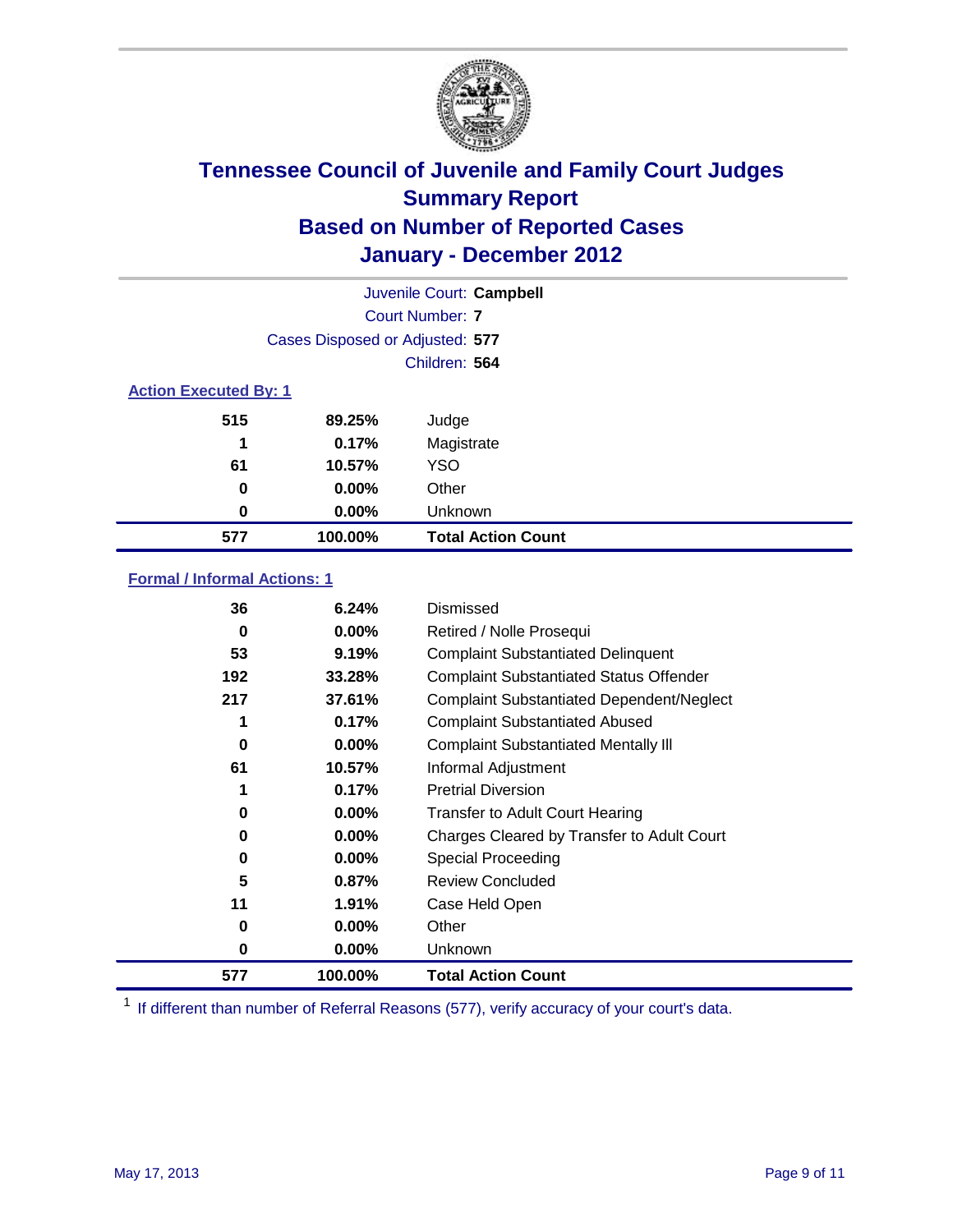

|                       |                                 | Juvenile Court: Campbell                              |
|-----------------------|---------------------------------|-------------------------------------------------------|
|                       |                                 | <b>Court Number: 7</b>                                |
|                       | Cases Disposed or Adjusted: 577 |                                                       |
|                       |                                 | Children: 564                                         |
| <b>Case Outcomes:</b> |                                 | There can be multiple outcomes for one child or case. |
| 49                    | 8.49%                           | <b>Case Dismissed</b>                                 |
| $\mathbf{2}$          | 0.35%                           | Case Retired or Nolle Prosequi                        |
| 4                     | 0.69%                           | Warned / Counseled                                    |
| 27                    | 4.68%                           | Held Open For Review                                  |
| 12                    | 2.08%                           | Supervision / Probation to Juvenile Court             |
| 6                     | 1.04%                           | <b>Probation to Parents</b>                           |
| 116                   | 20.10%                          | Referral to Another Entity for Supervision / Service  |
| 13                    | 2.25%                           | Referred for Mental Health Counseling                 |
| 2                     | 0.35%                           | Referred for Alcohol and Drug Counseling              |
| 1                     | 0.17%                           | <b>Referred to Alternative School</b>                 |
| 0                     | 0.00%                           | Referred to Private Child Agency                      |
| 1                     | 0.17%                           | Referred to Defensive Driving School                  |
| 0                     | 0.00%                           | Referred to Alcohol Safety School                     |
| 0                     | 0.00%                           | Referred to Juvenile Court Education-Based Program    |
| 0                     | 0.00%                           | Driver's License Held Informally                      |
| 0                     | 0.00%                           | <b>Voluntary Placement with DMHMR</b>                 |
| 0                     | 0.00%                           | Private Mental Health Placement                       |
| 1                     | 0.17%                           | <b>Private MR Placement</b>                           |
| 0                     | 0.00%                           | Placement with City/County Agency/Facility            |
| 0                     | 0.00%                           | Placement with Relative / Other Individual            |
| 51                    | 8.84%                           | Fine                                                  |
| 55                    | 9.53%                           | <b>Public Service</b>                                 |
| 5                     | 0.87%                           | Restitution                                           |
| 1                     | 0.17%                           | <b>Runaway Returned</b>                               |
| 18                    | 3.12%                           | No Contact Order                                      |
| 1                     | 0.17%                           | Injunction Other than No Contact Order                |
| 0                     | 0.00%                           | <b>House Arrest</b>                                   |
| 0                     | 0.00%                           | <b>Court Defined Curfew</b>                           |
| 0                     | $0.00\%$                        | Dismissed from Informal Adjustment                    |
| 0                     | $0.00\%$                        | <b>Dismissed from Pretrial Diversion</b>              |
| 0                     | 0.00%                           | <b>Released from Probation</b>                        |
| 0                     | 0.00%                           | <b>Transferred to Adult Court</b>                     |
| 0                     | $0.00\%$                        | <b>DMHMR Involuntary Commitment</b>                   |